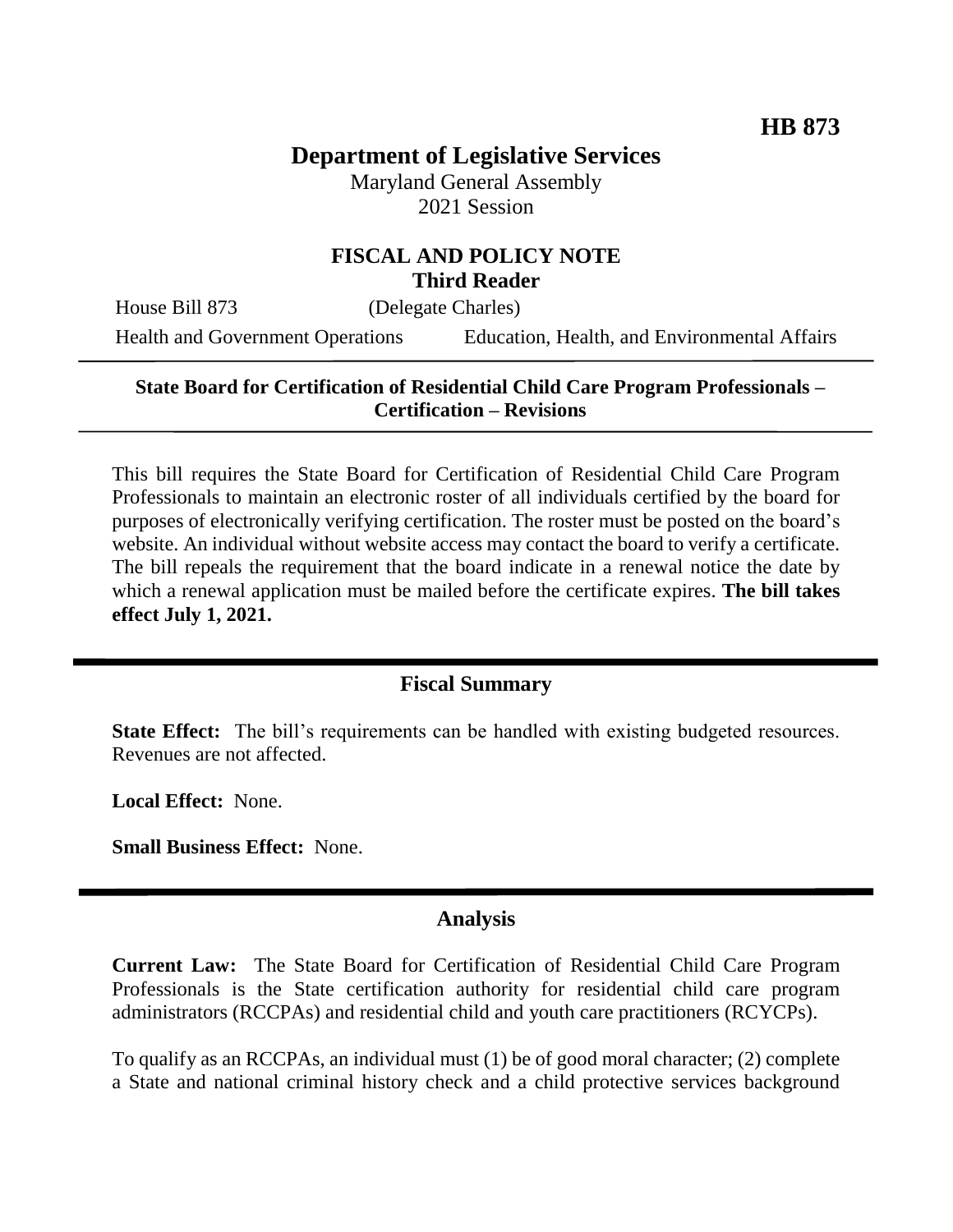clearance; (3) be at least 21 years old; (4) have earned a bachelor's degree and have at least four years of experience in the field and three years in a supervisory capacity, or a master's degree and have at least two years of experience in the field and one-year in a supervisory capacity; and (5) pass an examination given by the board.

To qualify as an RCYCPs, an individual must (1) be of good moral character; (2) complete a State and national criminal history check and a child protective services background clearance; (3) be at least 21 years old, or at least 18 years old if they have earned an associate's or bachelor's degree from an accredited college or university; (4) have a high school diploma or equivalent and have completed an approved training program, or at least two years of experience in the field or an associate's or bachelor's degree; and (5) pass an examination given by the board.

At least one month before an individual's certificate expires, the board must send a renewal notice to the last known electronic or physical address of the RCCPAs or RCYCPs. The renewal notice must indicate (1) the date on which the current certificate expires; (2) the date by which the renewal application must be received by the board for the renewal to be issued and mailed before the certificate expires; and (3) the amount of the renewal fee.

**Additional Comments:** Currently, the board maintains a file with an applicant's current resident and employment addresses and updates these records when a change occurs. The general public does not currently have a way to verify if an RCCPAs or RCYCPs is certified by the board. The majority of health occupations boards provide electronic rosters on their respective websites that allow consumers to verify an individual's licensure or certification.

# **Additional Information**

**Prior Introductions:** HB 1108 of 2020 passed the House and was referred to the Senate Education, Health, and Environmental Affairs Committee, but no further action was taken.

**Designated Cross File:** None.

**Information Source(s):** Maryland Department of Health; Department of Legislative **Services**